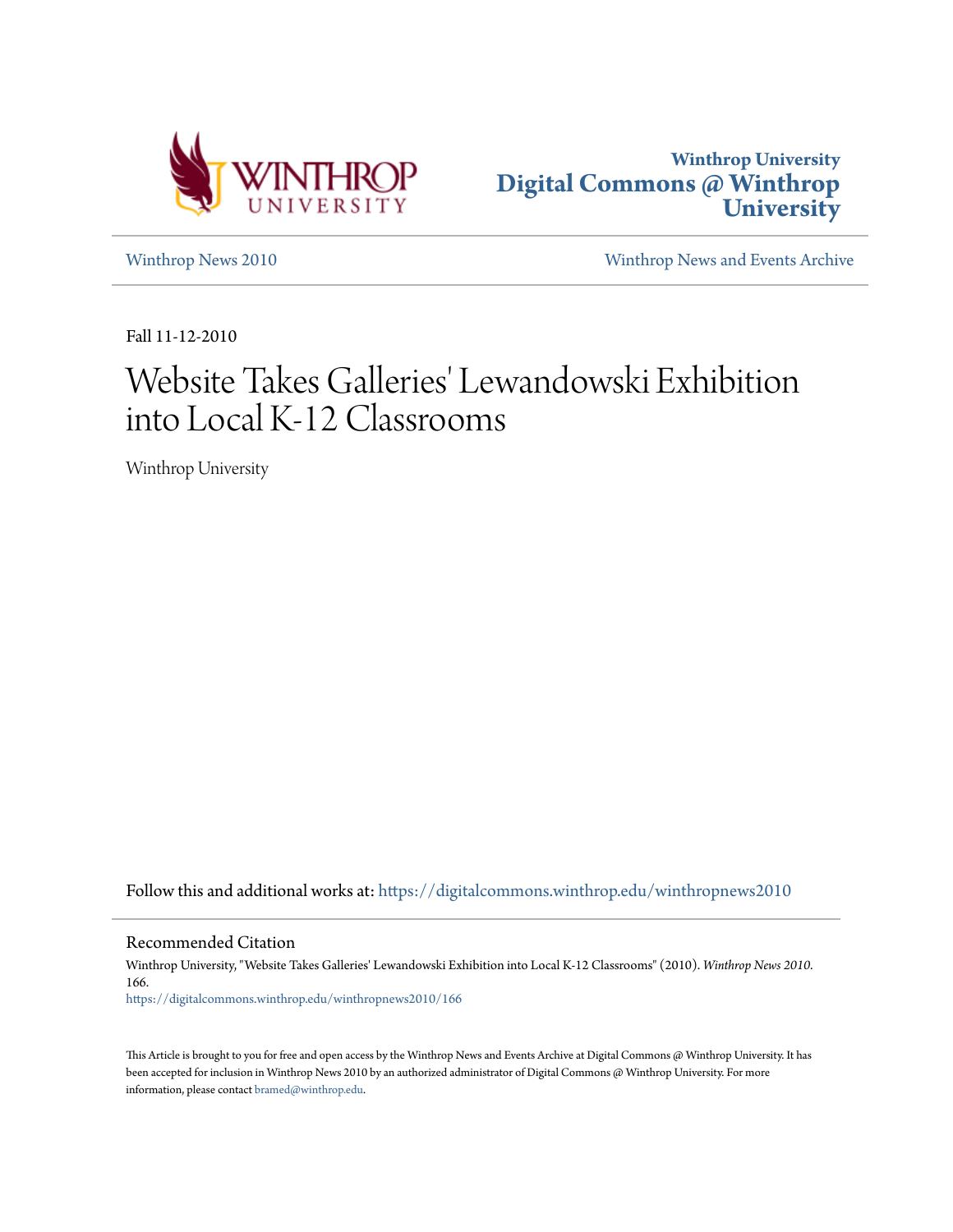■ 验母...]

**C** SHARE

All News

Archives

RSS News Feeds

Winthrop in the News

## 11/12/2010 **Website Takes Galleries' Lewandowski Exhibition into Local K-12 Classrooms**

## **Quick Facts**

**ABOUT ADMISSIONS & AID ACADEMICS STUDENT LIFE ATHLETICS GIVING**

VINTHROP

UNIVERSITY

 $\blacksquare$  The educational website, includes art, S.C. history and general history components to allow Rock Hill District 3 K-12 teachers work Lewandowski's art into their curriculum.



Lewandowski was chair of Winthrop's Department of Art and Design from 1973-84.

ROCK HILL, S.C. - When the classroom can't come to the exhibition, sometimes the exhibition can go to the classroom – online.

That was the idea fueling the creation of an educational website,

http://www.birdnest.org/Lewandowski, based on **Winthrop University Galleries'** three-month **"Edmund Lewandowski – Precisionism and Beyond" exhibition**. Designed by Department of Fine Arts faculty members Greg Schauble and Mark Hamilton, the website provides art, South

Carolina history and general history components that **Rock Hill District 3 K-12 teachers** can work into their curriculum.

Past exhibitions have offered grade-level educational components for local students, including bussing students to the galleries to see artwork and hear presentations. Reduced funding has made such trips more difficult, so one year ago **Department of Fine Arts** chair **Tom Stanley** met with art educators in **District 3** to initiate the idea of creating a website. Schauble and Hamilton handled the site's design while several fine arts faculty members developed an educator's guide to how to work Lewandowski into their curriculum.

The goal, **Stanley** noted, was to create a **permanent website** with information so that teachers could use the site and customize the information to fit their curriculum. At an Oct. 8 in-service, **District 3** teachers visited the galleries for a walk-through of the exhibition, a hands-on lesson plan workshop, a talk by Jimmy Matthews, one of **Lewandowski's** former students and an overview of how to use the website.

The site includes a detailed biography on **Lewandowski's** life and career; sections on the Works Progress Administration murals the Precisionist painter created in Minnesota, Illinois and Wisconsin as well as **Lewandowski's** mosaics (including images); a gallery of select **Lewandowski** works from 1937-98; an educator's guide to teaching about **Lewandowski**, his art, process, techniques and historical relevance; and a film that documents **Lewandowski's** artistic process in 1939 from the initial small image to completion of the large-scale mural "S.S. President Van Buren."

Both the website and the exhibition capture **Lewandowski's** enduring affinity for the industrial landscape, said **Stanley**.

"Ed really loved the idea of the man-made and objects, and in much of his work you see that clearly," he explained. "His work says something about a particular time and place that in a digital age doesn't